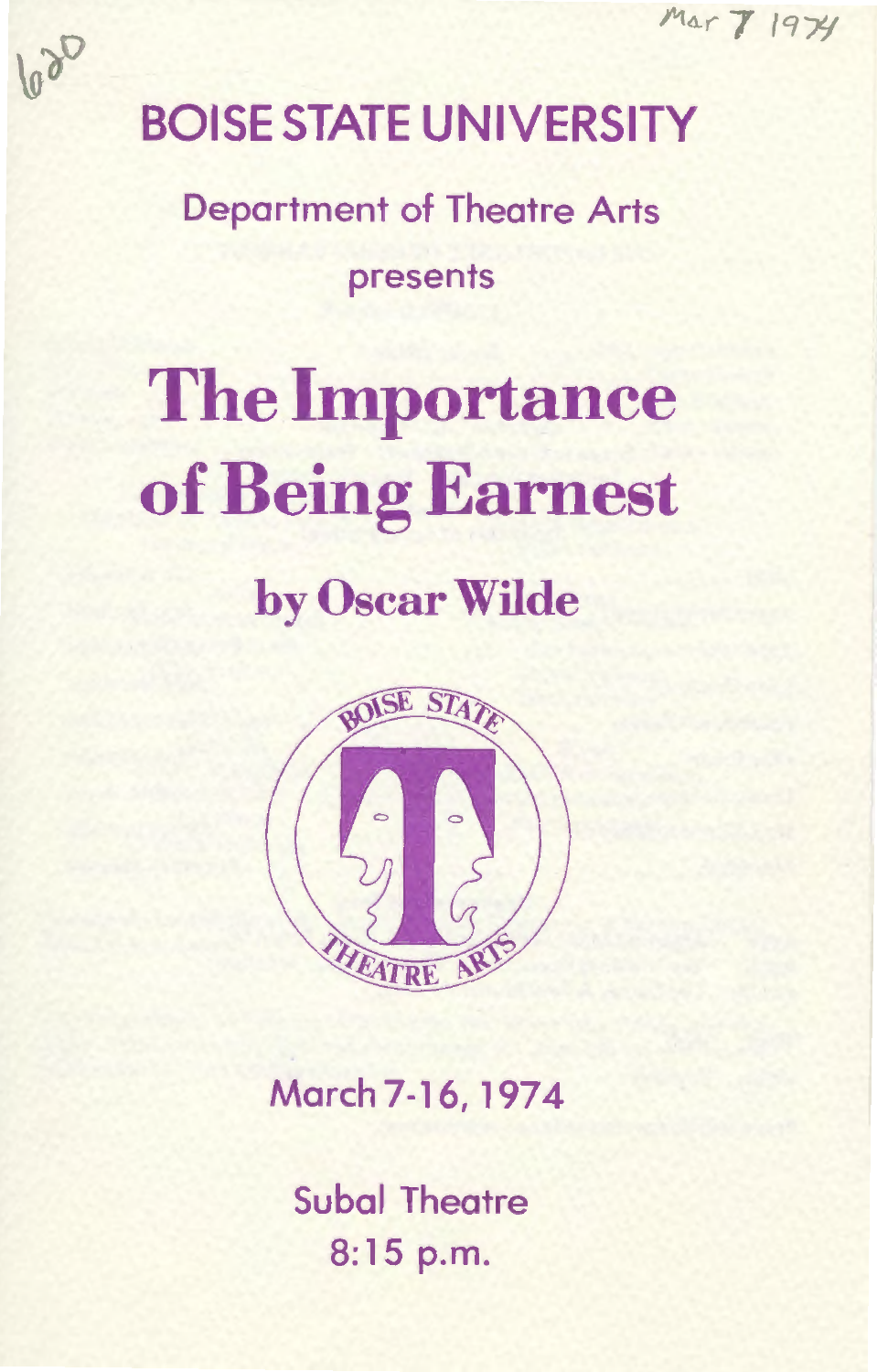# THE IMPORTANCE OF BEING EARNEST

by

# Oscar Wilde

Director: D. F. Corbett Stage and Light Designer: Frank Heise Technical Director: Roger L. Bedard

### **Cast** (in order of appearance)

| Rev. Cannon Chasuble James Langley |  |
|------------------------------------|--|
|                                    |  |

# Scenes of the Play

| Act I:  | Algernon Moncrieff's Flat in Half-Moon Street W. |
|---------|--------------------------------------------------|
| Act II: | The Drawing Room of the Manor House, Woolton.    |
|         | Act III: The Same, A Few Moments Later.          |
| Time:   | 1895                                             |
|         | Place: England                                   |

There will be two ten-minute intermissions.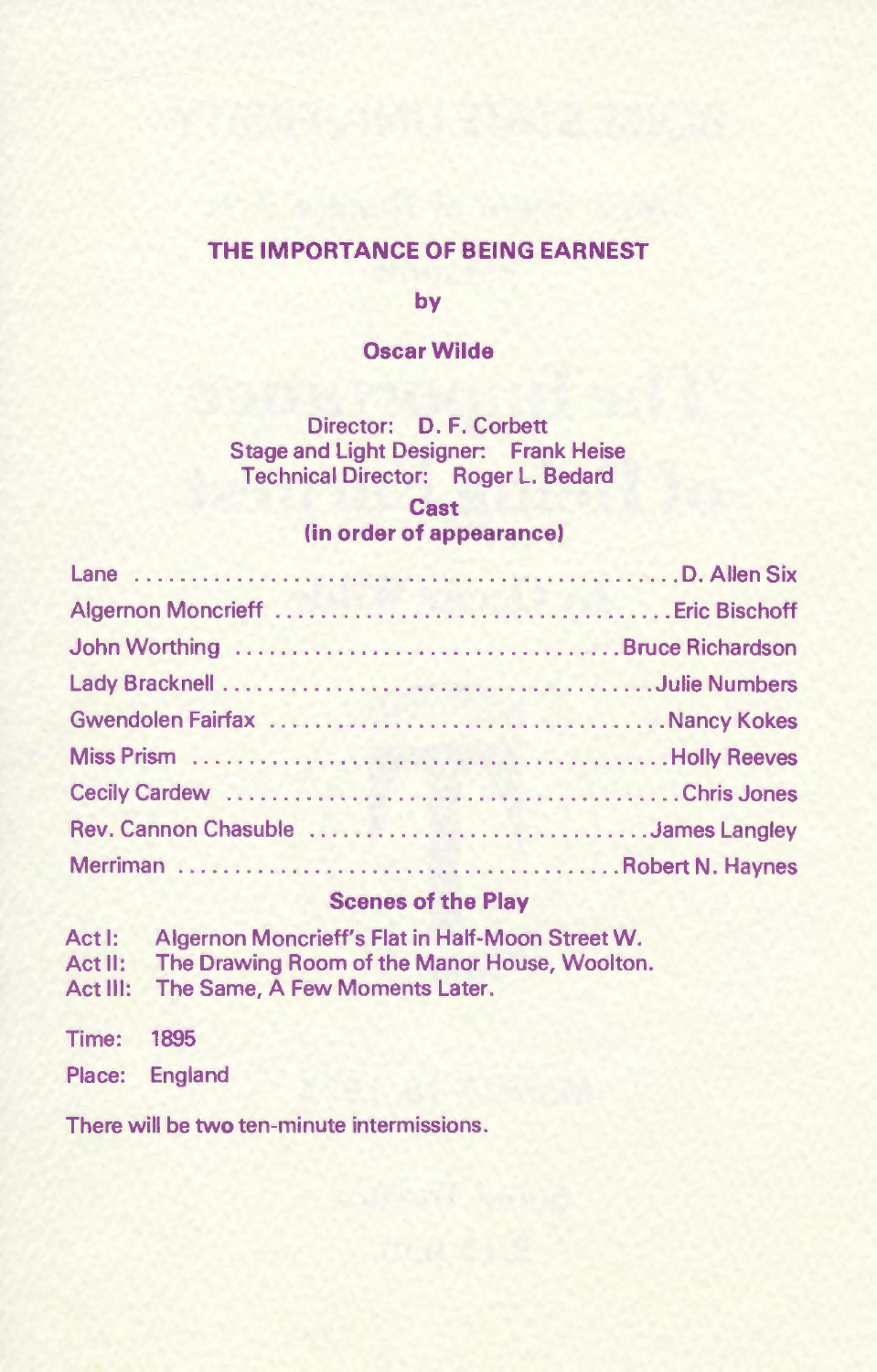### **Production Staff**

Construction-Painting Members of Theatre Arts 118: Technical Theatre

> Lights Steve Marker (head) Barbara Martin Cheryl Hurrle

Shift Crew David Six Tracey Hollenbeck Steve Marker Bud Bitner Victoria Holloway

Sound Elizabeth Streiff (head) Brian Johnson

Props Kathy Steppe (head) Jan Lythgoe Chuck Halligan Michael Miller

**Music** Special piano recording for the production by Kay Karnowski

Special Acknowledgments: Royal Optical Company, Victorian Shop, Bench Commission.

The Department of Theatre Arts thanks the Boise City Police and the Boise State University Science Department for their aid on the recent production of "The Adding Machine".